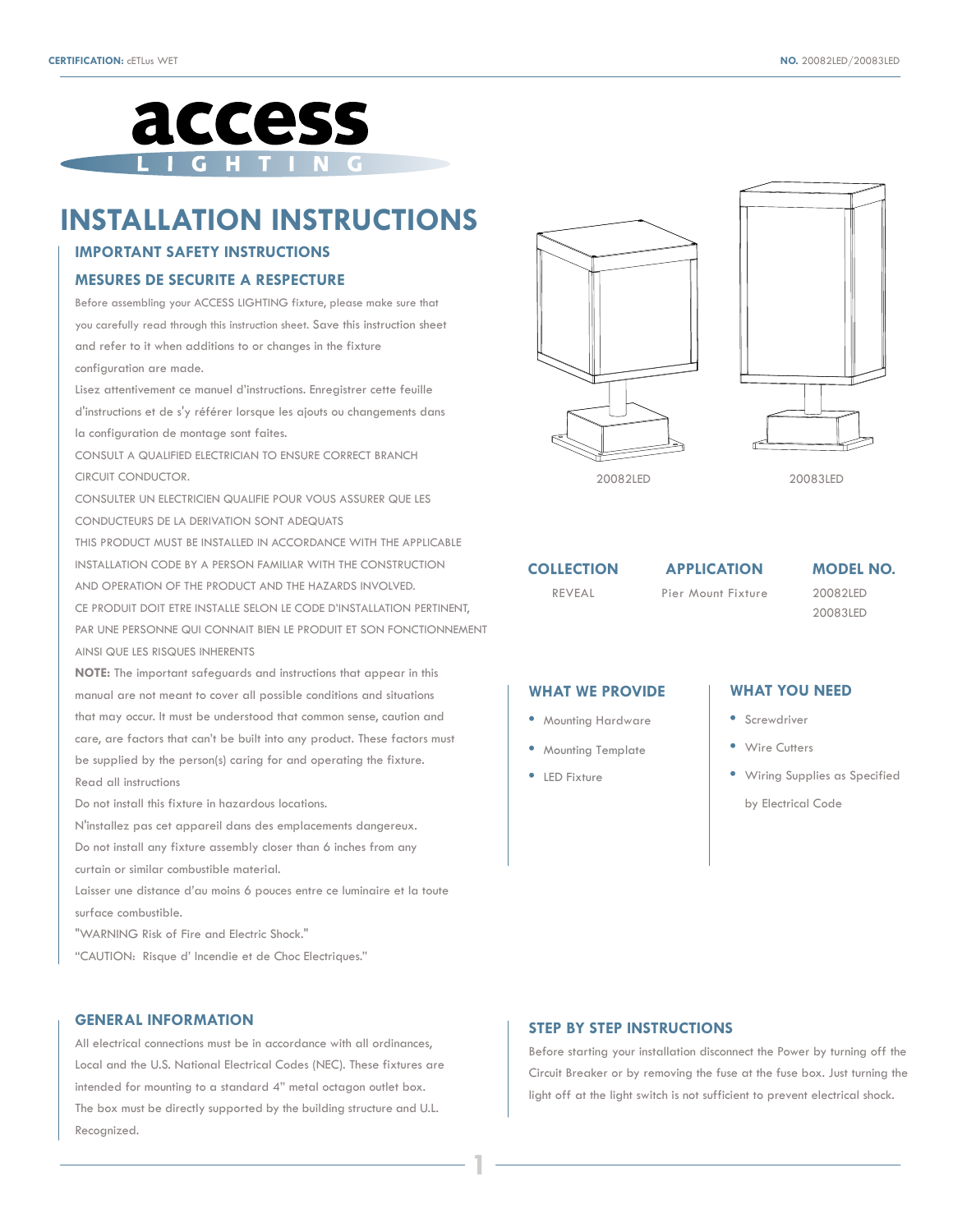







# **PREPARE THE FIXTURE**

**1**

**2**

**4**

**3**

**2**

If there is an existing fixture remove it.

Use the provided paper template to mark the location of the provided concrete anchors.

Drill the holes using a 3/8" drill bit and insert the anchors.

# **MAKE WIRE CONNECTIONS**

Connect the black supply wire to the black fixture wire. Secure with the supplied wire nuts. Connect the white supply wire to the white fixture wire. Secure with the supplied wire nuts. Attach the green ground wire around green hexagonal head screw or connect it to the green supply grounding wire of the fixture. Secure all wires with UL Certified electrical tape (not supplied).

Tuck all wires carefully into the J-Box.

#### **MOUNT THE FIXTURE**

Align the fixture base to the previously installed anchors and secure with the provided anchor screws.

\*\* This fixture is wet location rated. In order to ensure that moisture does not enter the outlet box and cause a short circuit, clear caulking should be used to seal the space between the fixture mounting bracket and the mounting surface. It is recommended that Outdoor Silicon Sealant is used for that purpose\*\*